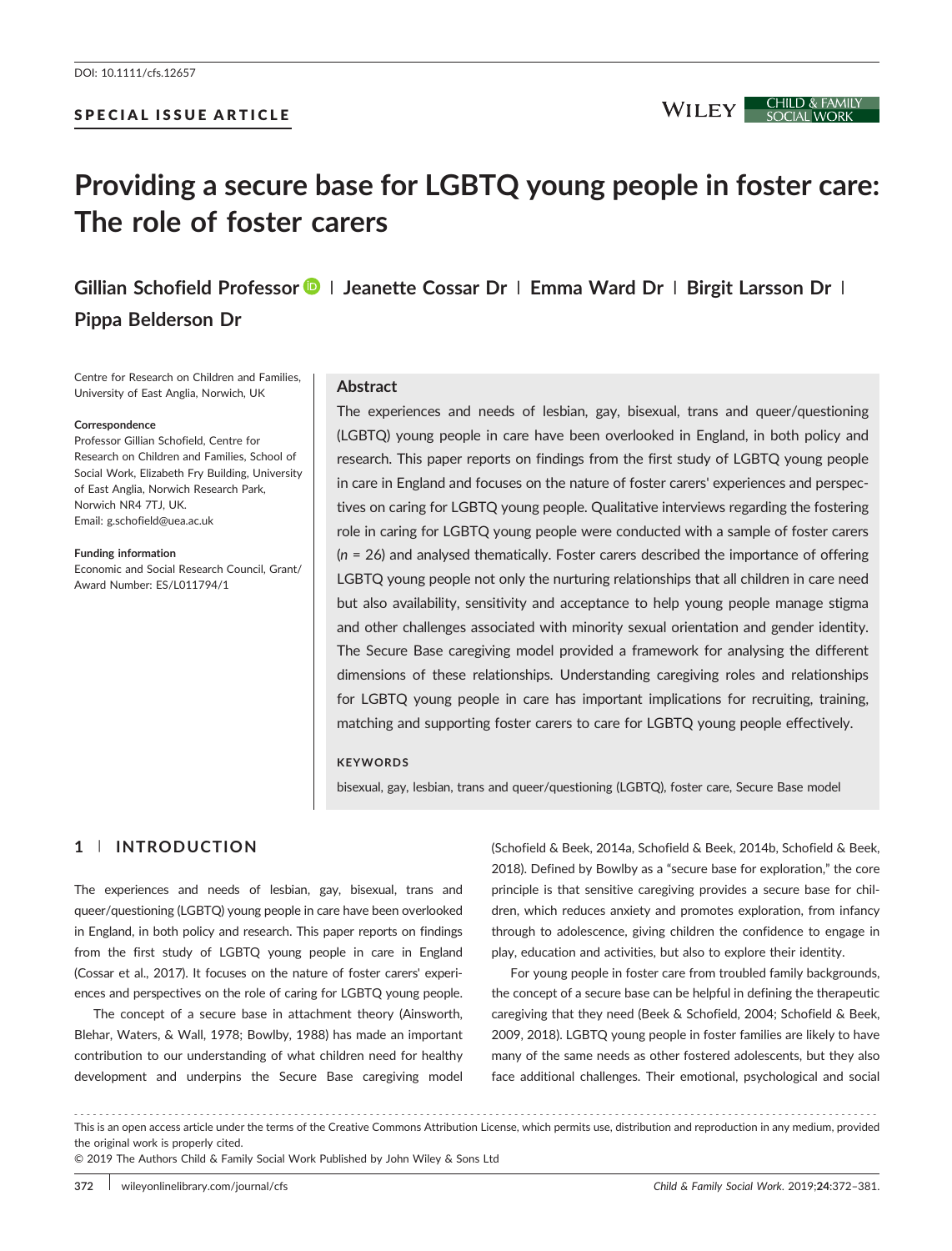well-being depends on how they manage, and are supported in managing, both the difficult histories they share with other children in care *and* their minority sexual orientation and gender identities. Helping young people with problems of self‐esteem, managing emotions and a sense of belonging will be familiar to foster carers (Schofield & Beek, 2009; Biehal, 2014), but meeting other needs may be less familiar, such as when LGBTQ young people need support in exploring ways of expressing their identity but experience stigma or when sexual orientation or gender identity is more fluid.

As Meyer (2003) suggests, living with and expressing minority sexual identities can be stressful. For LGBTQ young people in care who are also caught up in complex networks of family relationships and professional systems, exploring and feeling comfortable with themselves and their identities is a significant developmental task. This has implications for young people's caregiving needs in the foster family and the role of the foster carer, which is the focus of this paper.

## **2** | **RESEARCH CONTEXT**

Research on risks facing LGBTQ young people in the community provides an important context for understanding the needs of LGBTQ young people in care. Sexual minority young people are more likely than heterosexual young people to experience sexual abuse, parental physical abuse, peer abuse or to miss school through fear (Rivers & D'Augelli, 2001). LGBTQ young people are at increased risk of suicidal thoughts and self‐ destructive behaviour (Miranda‐Mendizábal et al., 2017; Scourfield, Roen, & McDermott, 2008). Trans youth have been shown to be at greater risk of depression, trauma symptoms and mental health problems than cisgender young people (Grossman, D'Augelli, & Frank, 2011).

Although there has been an emerging qualitative and quantitative research base on the experiences and outcomes for LGBTQ young people in care from the United States since the 1990s (e.g., Mallon, 1997; Poirier, Wilkie, Sepulveda, & Uruchima, 2018; Woronoff, Estrada, Sommer, & Marzullo, 2006), there has been limited international research on the subject and none to date from England. This absence of attention to the needs of LGBTQ young people in care has been reflected in policy documents in England. For example, sexual orientation and gender are mentioned under identity in the care planning guidance (Department for Education, 2015), but there is no specific discussion of the needs of LGBTQ young people in relation to planning and supporting placements.

It is difficult to estimate the number of LGBTQ young people in care in England because care systems do not routinely keep track of young people's sexual orientation or gender identity. U.S. research has suggested, however, that LGBTQ young people may end up in care through two routes: as young people who come out while growing up in care or as adolescents who enter care through birth family rejection after coming out as LGBTQ (Mallon, 2001). The second route suggests that LGBTQ young people may be overrepresented within the care system, particularly when LGBTQ identities intersect with other minority racial, ethnic or religious identities (Erney & Weber, 2018; Sullivan, Sommer, & Moff, 2001).

SCHOFIELD ET AL. **373**

U.S. research has raised concerns that although some young people reported having positive experiences as LGBTQ young people in care, a number faced abuse, rejection and discrimination from in care peers and staff and experienced placement instability (McCormick, Schmidt, & Terrazas, 2017; Poirier et al., 2018; Sullivan et al., 2001; Woronoff et al., 2006). Young people in residential care have reported particularly difficult experiences, including physical and emotional abuse (Freundlich & Avery, 2005; Mallon, 2001). Risk of rejection is a continued theme for LGBTQ young people in the care system. A study by Clements & Rosenwald (2007) involving 25 foster carers found that some foster carers were not only reluctant to look after LGBT young people but had on previous occasions asked for placements to be terminated when a young person in their care came out. Even when there is no outright rejection, the absence of awareness, training and education on LGBTQ issues for professionals working with young people, particularly in rural areas, may lead young people to feel unsupported (Toner, 2013). Discrimination, rejection, and lack of support can contribute to adverse outcomes for LGBTQ young people in care, including homelessness after care (Forge, Hartinger-Saunders, Wrights, & Ruel, 2018; Robinson, 2018).

Such research links between the risk of stress, stigma, mental health difficulties and poor outcomes suggest what might need to be included in the caregiving role of the foster carer in order for LGBTQ young people to find stability and to thrive. In addition, research on parenting of LGBTQ youth has suggested that family acceptance is a key factor in promoting emotional well‐being (Ryan, Russell, Huebner, Diaz, & Sanchez, 2010) and that even where families have religious or cultural beliefs that reject LGBTQ identities, acceptance may increase over time (Ryan, Huebner, Diaz, & Sanchez, 2009). Such findings have influenced the development of models of practice in the United States that aim to strengthen family relationships for LGBTQ young people in the child welfare system and promote acceptance of LGBTQ identities through education and support (Lorthridge, Evans, Heaton, Stevens, & Phillips, 2018; Salazar et al., 2018).

# **3** | **THE SECURE BASE MODEL**

The Secure Base model was developed in the UK by Schofield and Beek (2014a, 2018; [www.uea.ac.uk/providingasecurebase](https://www.uea.ac.uk/providingasecurebase)) as a caregiving framework that combines theory and research from the attachment literature (Ainsworth et al., 1978; Bowlby, 1988) with theory and research on foster care and is relevant through childhood and adolescence (Beek & Schofield, 2004; Schofield & Beek, 2009). The model is introduced to new foster carers in the UK as part of their preapproval training on attachment and caregiving (Fostering Network, 2014) and is widely used in practice for supporting foster carers.

The Secure Base model links the four caregiving dimensions identified by Ainsworth et al. (1978) as promoting security in infants to aspects of children's healthy development that are relevant throughout childhood; that is, *availability* helps a child to build trust, *sensitivity* helps a child to manage their feelings, *acceptance* builds a child's self‐esteem, and *co‐operation* helps a child to feel effective. In addition to these four dimensions, the dimension of *family membership* was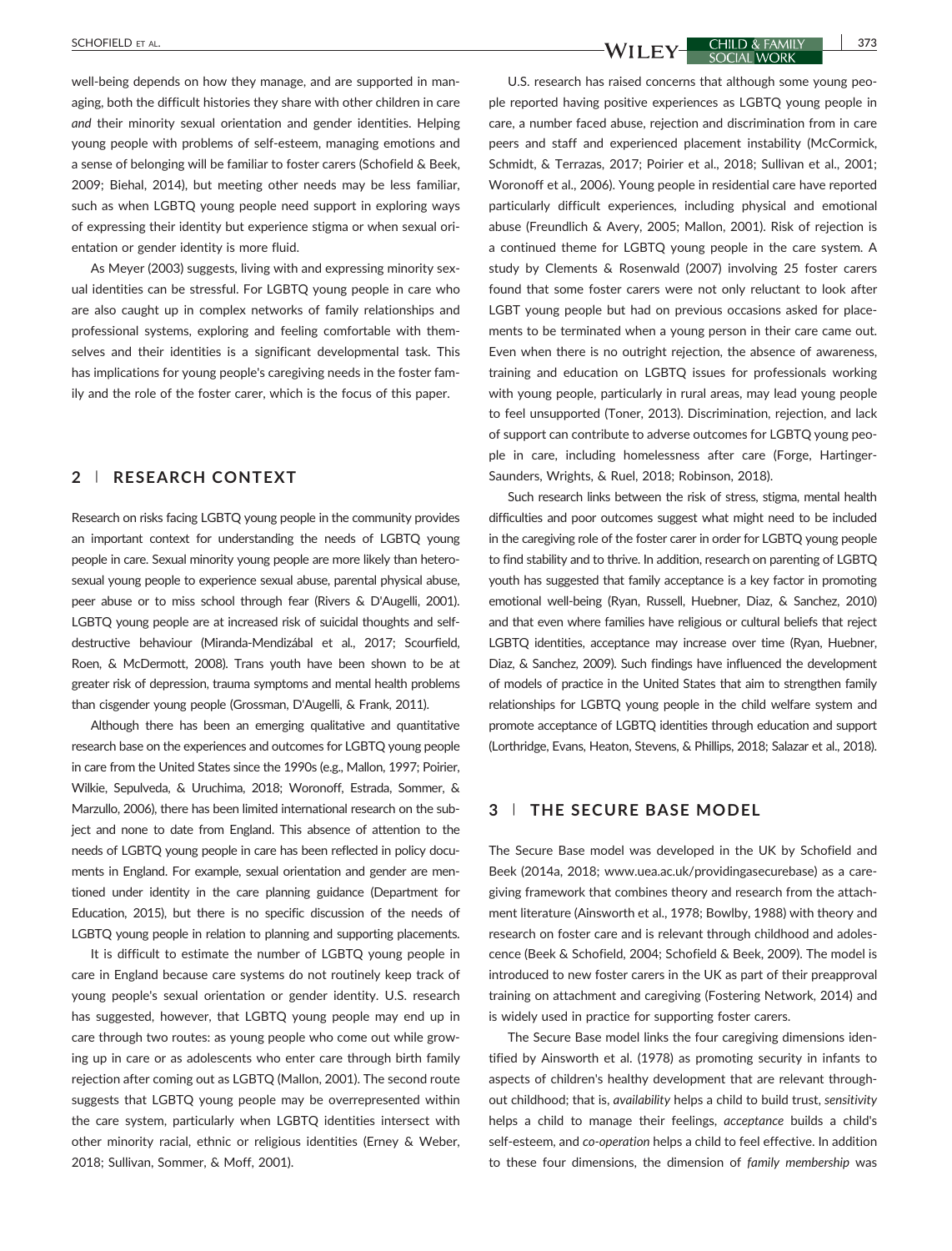added. Family membership contributes to the child's secure base by helping a child to achieve a sense of belonging, which is especially valuable but also challenging for adolescents in foster care (Biehal, 2014). The five Secure Base dimensions interact (Figure 1), so that, for example, availability does not only build trust, together with acceptance it supports the child's self-esteem (Schofield & Beek, 2018).

In this paper, the dimensions of the Secure Base model will be used as a framework for analysing how foster carers in this study experienced building relationships with and caring for LGBTQ young people, and the particular tasks of supporting them to manage stigma and other challenges that the research suggests may be associated with their sexual orientation and gender identity (Meyer, 2003).

#### **4** | **METHODS**

The foster carer data analysis used here was part of a multimethod study of the experiences of LGBTQ young people in care (Cossar et al., 2017) funded by the Economic and Social Research Council (2014–17). The study was approved by the Association of Directors of Children's Services for England and by the University of East Anglia Ethics Committee.

The research team worked with a stakeholder advisory group and a group of care experienced LGBTQ young researchers, who advised on all aspects of the research process.

The study included a national survey of services in England, three focus groups of professionals, 46 narrative interviews with LGBTQ young people aged 11–26 (*m* = 19) who were or had been in care, and telephone interviews with 26 foster carers regarding the nature of their experience of caring for LGBTQ young people. The research question that is the focus of this paper was, "What is the experience of foster carers of caring for LGBTQ young people?"

## **4.1** | **The foster carer sample**

The 26 foster carers were recruited from fostering agencies and local authorities from across the country, with the majority (17) coming from local authorities who participated in the survey and others through research team agency contacts. All participants gave individual informed consent and did not receive an incentive.

The majority (22) were female carers. Their fostering experience ranged from 6 months to 33 years (*m* = 17 years). Three carers identified as lesbian or gay and a further 10 carers had LGBTQ family members. None identified as trans or had trans family members.

## **4.2** | **The interviews**

The semistructured interview schedule asked foster carers to describe caring for an LGBTQ young person from arrival in placement to the present or to the placement ending and any subsequent relationship. The interview focussed on how carers experienced their role in supporting young people with, for example: foster family, birth family, school and peer group relationships; coming out; and managing their sexual orientation or gender identity. Carers were also asked about training and the support received from social workers and other professionals.

The age at entry to placement of the LGBTQ young people discussed ranged from 6 to 16 years (*m =* 13.5). They were the subject of very different care plans (e.g., short-term foster care, respite care, and long-term foster care), but these plans had often changed over the placement. Young people had a range of adverse experiences of abuse, neglect and loss common to the wider population of foster children (Sinclair, Baker, Lee, & Gibbs, 2007). There were also young people who had diagnoses of autism spectrum disorder and attention



The Secure Base model

FIGURE 1 The Secure Base model [Colour figure can be viewed at [wileyonlinelibrary.](http://wileyonlinelibrary.com) [com](http://wileyonlinelibrary.com)]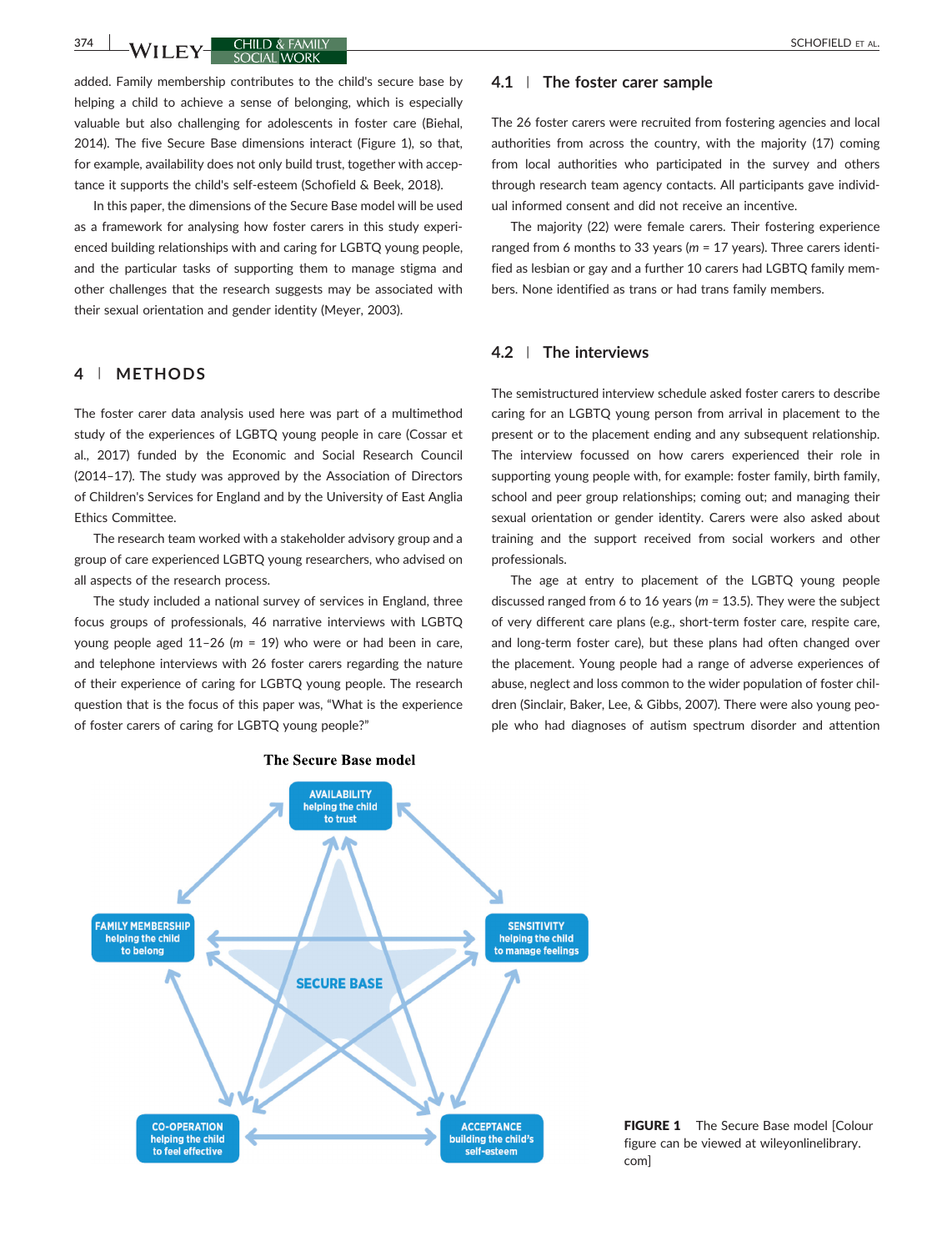deficit hyperactivity disorder. The majority of the young people (18) identified as LGB and 8 identified as trans. Ten had identified as LGBTQ before placement and 16 came out in placement. Those who identified as LGBTQ preplacement included young people whose sexual orientation or gender identity had not been accepted by their birth, foster or adoptive families. But for all young people, the reasons for care combined a number of factors.

Data from the foster carer interviews were transcribed and analysed thematically. The analysis was both theory generating and theory led (Boyzatis, 1995). In the absence of previous research, the data generated a range of important themes, in particular in terms of carer attitudes, the importance of relationships and the tasks facing foster carers in meeting the needs of LGBTQ young people. The Secure Base model has provided a framework for analysing and organizing this data. Case material has been fully anonymized.

## **5** | **FINDINGS**

The foster carer interviews provided rich examples of the ways in which their caregiving relationships provided support for LGBTQ young people, including in managing their sexual orientation and gender identities. However, they also provided examples that raised concerns about some carers' attitudes and capacity for sensitive, accepting caregiving for LGBTQ young people. The Secure Base caregiving dimensions (Schofield & Beek, 2018) were a helpful way of analysing these interviews and will be used here to explore these caregiving roles and relationships.

## **5.1** | **Availability‐helping young people to trust**

Building trust for all young people in care requires foster carers to offer practical, emotional and psychological availability that reduces anxiety, builds trust, promotes exploration and is specific to each individual young person's needs (Schofield & Beek, 2018). For LGBTQ young people, trust in caregivers was often said by carers to have been damaged by previous adverse experiences that included abuse, neglect, separation and loss. Lack of trust for some young people had been compounded by moves linked to rejection of their sexual orientation or trans identity by birth, foster or adoptive parents. Most young people therefore were reported to have had difficulty in trusting in the general capacity of caregivers to understand and meet their needs but also the specific capacity to be available and accepting in relation to sexuality and gender identity.

The capacity to be available and build a young person's trust will depend on the sense the caregiver makes of the young person's behaviour and needs—and in particular why the young person may lack trust (Schofield & Beek, 2009, 2018). In the current study one carer had identified that the young person in their care, who identified as bisexual, suffered from high levels of anxiety and described him as "too eager to please." She attributed his anxiety to abuse in his birth family and described him as having been "bullied from birth." However, she felt that in her home, he had built a capacity to trust and could begin to accept his identity.

*He can relax and feel safe and have his needs met and not have to worry about where he is going to get a piece of food ‐ and he has been able to be himself.*

Availability was described as linked to emotional closeness but also needed to be linked to acceptance of young people's sexual orientation or gender identity.

> *She always feels, no matter what, I love her and we are always there. I think she can feel security and acceptance.*

LGB carers or carers with LGB family members felt confident in demonstrating that they could be trusted, as the young person had evidence that LGB identities were accepted and could be talked about. But here, too, there was an emphasis on going at the young person's pace.

> *My son is openly gay … so there is quite often gay chatter going on at home. I would not specifically sit down and say to (the young person) 'Right I want you to talk with me about your sexuality' because I do not think that is appropriate. I think it is the sort of thing that a young person will come to you with when they are ready …*

For many young people, the process of exploring sexual orientation or gender was gradual and needed continuous availability by carers. This carer for a trans young person talked about how she managed to build the young person's trust.

> *If he wants to broach it we will talk about it and we have talked at length. He will say how he sort of hates his body and cannot bear the thought of it. He is now on tablets that stop his period but he feels like his whole life is on countdown to when his next period would start … He has said I am one of the few people he can trust and he said he feels he can be himself and talk about things.*

Availability for LGBTQ young people meant carers establishing a trusting relationship enabling the young person to talk about and explore their sexual orientation or gender identity at their own pace.

## **5.2** | **Sensitivity: Helping a young person to manage feelings**

Sensitivity in attachment theory is defined as the caregiver's capacity to reflect on the mind of the young person, tuning in to their thoughts and feelings, seeing the world from their point of view and making links to their behaviour, but caregivers also need to be able to reflect on their own thoughts, feelings and behaviour (Howe, 2011; Schofield & Beek, 2018).

Important here is the foster carer's flexibility and willingness to tune into how this particular LGBTQ young person thinks and feels and to identify how best to support them.

> *I'm learning how to anticipate things and understand things better and I'm getting more of a grasp on who she is … so there's a way of being and I'm learning it.*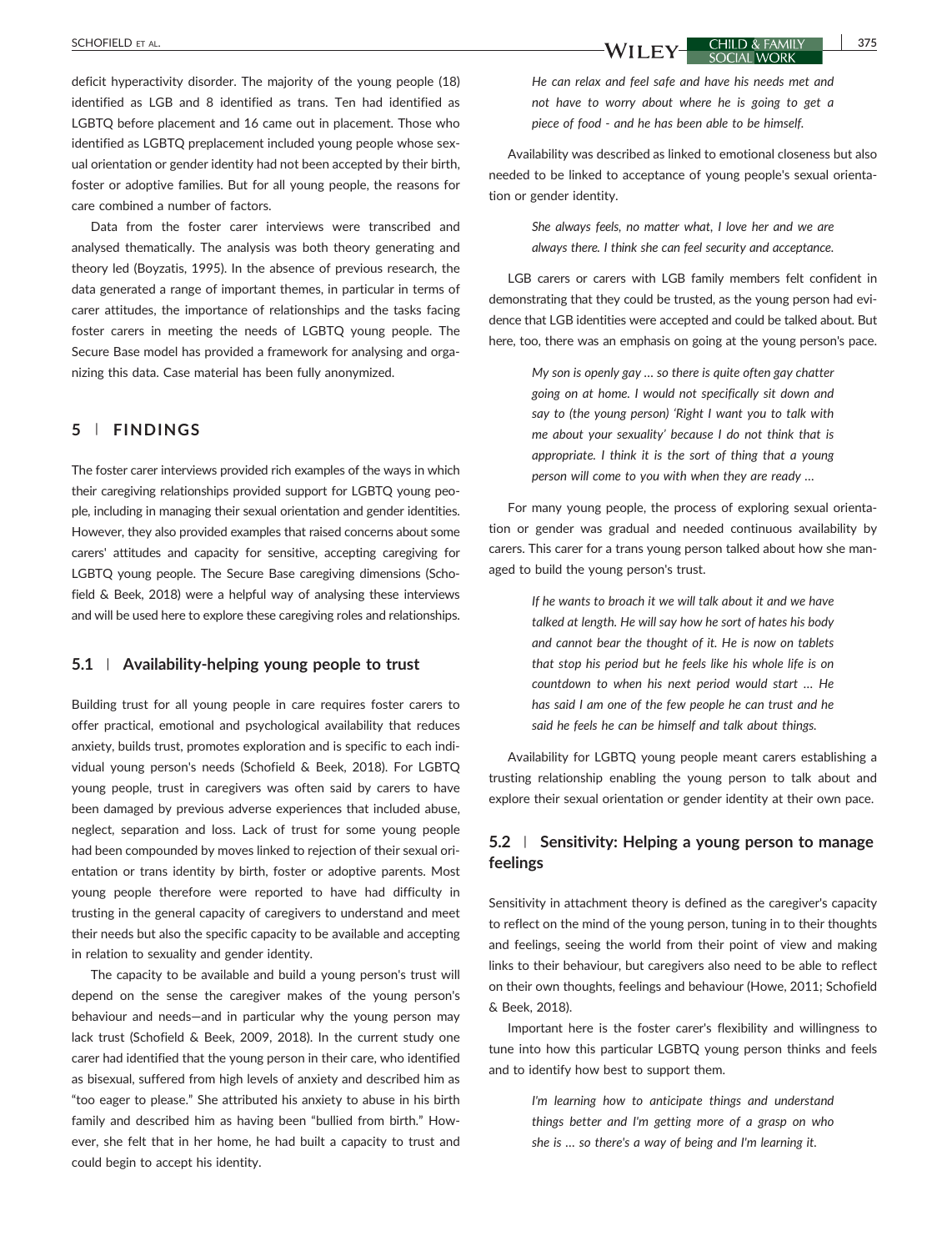It was necessary for carers to reflect flexibly on connections between young people's thoughts, feelings and behaviour, as there were a number of factors that had to be considered. One carer expressed her concern that for LGBTQ young people, suppressed and concealed emotions about coming into care could be exacerbated by the additional burden of concealing their sexuality.

> *When you go into foster care it must be daunting, you must be suppressing so much other stuff and you have got to suppress your sexuality as well. You've got to live that lie.*

Carers described needing to be sensitive to the difficult choices facing young people about how open they wanted to be about sexuality or gender, especially when they were anxious about being rejected or moved.

> *She was afraid to come out to me and I did not understand … But she's afraid of losing her home and felt vulnerable and scared to say…*

Flexibility and sensitive thinking about the young person's mind and behaviour often meant recognizing the additional stigma faced by LGBTQ young people.

> *He was quite explicit about what people had said and how it had affected him, how isolating it had been, how therefore he had dropped out of school.*

As well as ongoing availability during a gradual process of coming out or gender transition, it was said to be important to be sensitive and responsive to children's thoughts and feelings at each stage, as this carer of a trans young person (aged 9 at placement) describes.

> *When he first came he mentioned it then. I thought probably he's a tom boy, he does not like to be dressed like a girl, he just likes to be dressed in boys' stuff. We went out and bought more boys' clothes, tried to make him comfy in his own body. It did not seem to be enough and within four, five, six weeks, we were talking about something and he literally just broke down, crashed down against a wall and started crying. He said, 'I'm not right, I'm not right, I hate my body'.*

Once his gender identity was explored and accepted by the carers and a process of social transition was started, this young person's mood and capacity to manage his feelings changed and he was "like a different child."

The challenge of staying tuned in to and helping young people who had multiple unresolved difficulties and fears was a common theme. Some carers described young people's problem behaviour as an understandable stage on the way to "coming to terms with" themselves.

> *He used to throw things at me and we did once have to call the police out to him because he kept trying to attack me …He′d been caught shop‐lifting … I think it were his confused stage. You know he needed more*

*attention but he could not tell us why. I think he was coming to terms with himself.*

The question of whether young people were "confused" was talked about in different ways, some more sensitive than others. Carers talking about "confusion" might be reassuring for a young person if it reflected their feelings. However, some carers seemed to assume that confusion was inevitable, and this might be a less helpful response for a young person who was clear about their sexual orientation or gender identity.

Some carer interpretations of why young people might come out as LGBTQ, however, seemed not only to question the truth of young people's communications but to be actively dismissive.

> *You sometimes find that kids want to shock you and that is a good way of trying to shock.*

From these examples, it was clear that foster carers needed to have the capacity to reflect sensitively not only on young people's feelings but also on their own feelings and values and to be supported with this. In some cases, social workers will need to work with and challenge carers' attitudes and approach, in order to ensure that LGBTQ young people's needs are understood and met.

# **5.3** | **Acceptance: Building the young person's self‐esteem**

Acceptance can be defined as accepting the young person unconditionally in ways that help to build the young person's self‐esteem, enabling them to accept and value themselves while also coping with setbacks (Schofield & Beek, 2018). Acceptance by the foster carer needs to be linked to support to be accepted by the birth family, peers and the community and is central to the caregiving that LGBTQ young people need for healthy development (Ryan et al., 2010).

In this study, the same sense of positive belief that should be extended to all children in care often underpinned a carer's acceptance of the LGBTQ young person in their care.

> *We knew he was a good kid. And he did not have a good start. But you can see potential in kids, in how they respond to their care …I said just be the best person you can. And he really has, he's come a long way.*

When asked about specific issues facing LGBTQ young people in care, carers named acceptance as key, especially in relation to coming out.

> *Feeling accepted I think ‐ being accepted by their family and friends I think to come out. I think that's the worst for them …the uncertainty of whether they are going to be accepted.*

Some young people were described as already very accepting of themselves and their LGBTQ identity when they arrived in placement.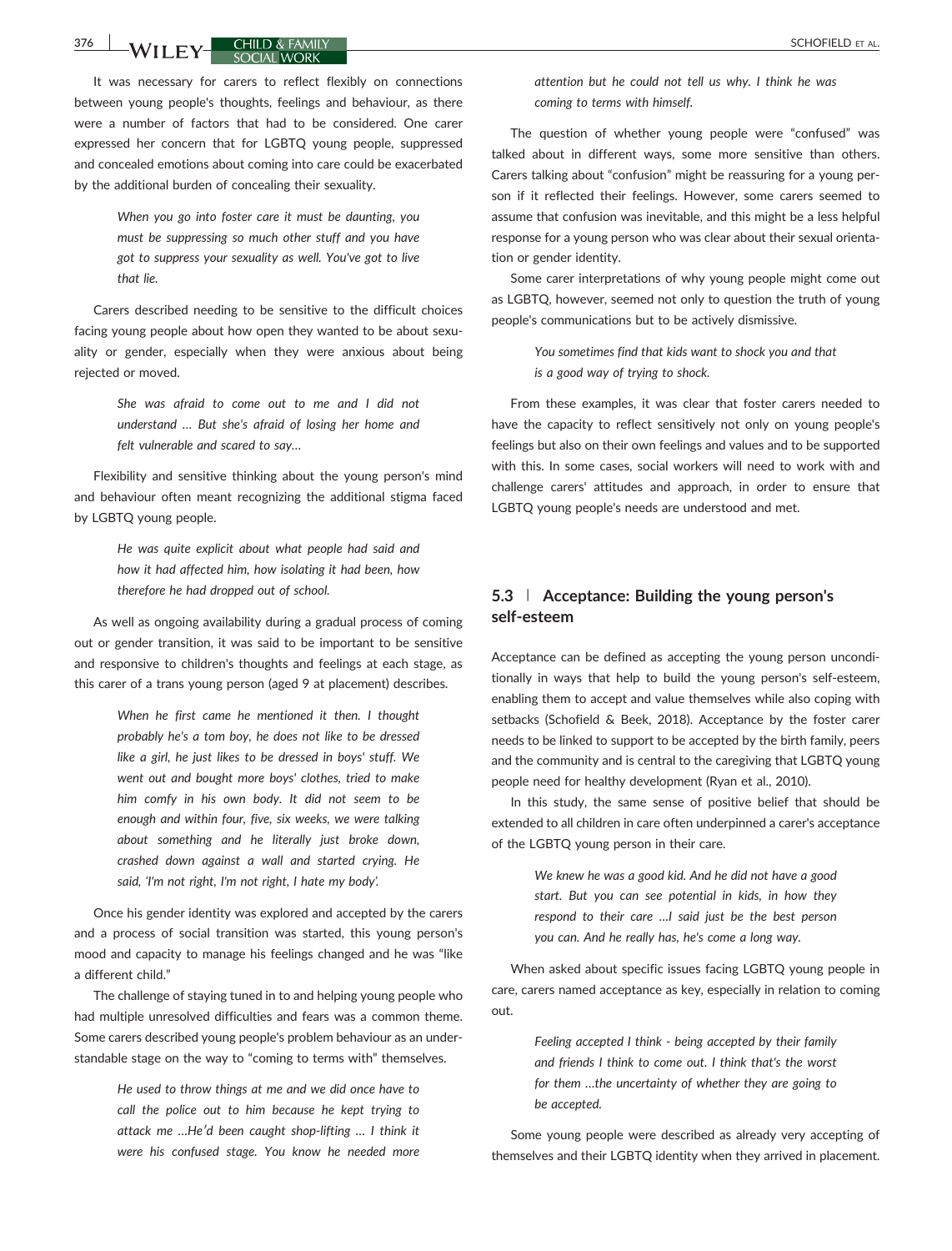*I think that she is always going to identify as gender fluid. It seems like she always has. She does not seem to be at odds with who she is in any way …She has days when she feels like a boy and days when she feels like a girl and she seems to be quite comfortable with that.*

But for most LGBTQ young people, carers recognized that feeling comfortable about exploring their identity would take time.

> *I do feel that he has not really had an opportunity to explore different things, you know. I just want him to feel accepted, which he is, and really find out who he is and be comfortable with it. I do not think he is there yet.*

One statement often made by foster carers to suggest what they meant by acceptance was that the young person's sexual orientation or gender identity "does not make any difference," but this was understood in varied ways. This statement could be positive, conveying that sexual orientation or gender identity did not affect the carer's feelings for the young person or threaten their relationship. However, in a few cases, particularly in relation to sexual orientation, the assertion that it made no difference appeared to underestimate the challenges that would in fact be experienced by the young person, in terms of the risk of bullying, stigma and homophobia. There could even be a sense of "blaming" the young person for any negative consequences of their identity.

> *It does not make a difference – I think it's how the child makes an issue of it. If you want it to be a problem, you can make it a problem.*

There must be concerns about foster families where carers seem dismissive about the risks of stigma or, as was the case in one family, where family members were homophobic or engaged in "banter" about a young person's sexual orientation.

Even where carers were seemingly accepting of LGBTQ identities, their *theories* about the meaning and origins of the young person's sexual orientation or gender identity needed further exploration. A number of carers theorized about the possible connections between young people's sexual orientation or gender identities and their previous experiences of abuse and harmful relationships. It is relevant to consider the impact of abuse on adolescent or adult experiences of intimacy, whatever a person's sexual orientation or gender identity. However, if the carer implicitly or explicitly suggests that a young person's LGB or trans identity is the result of harmful experiences, this inevitably pathologizes their sexual orientation or gender identity. In this example, a carer talks about a young woman who had experienced sexual abuse and identified as lesbian.

> *I think deep down I do not know whether she would have not been heterosexual had she not had these sexual experiences of her childhood…. It was the path that was easier for her.*

Another carer also explained a young person's sexual orientation as being a result of sexual abuse early in childhood. This explanation suggested that the carer did not accept the young person's LGB identity as authentic.

> *He′d been abused by a male perpetrator all his life. He just thought that he would always be gay…So he had no, he did not really have a choice, he did not have any freedom.*

In terms of building self‐esteem, it was thought by carers to be important to get the balance right between supporting young people facing stigma, while not making them feel that their sexual orientation or gender variance was a negative or limiting factor in their lives. A gay carer commented that there was a risk of overemphasizing the negatives.

> *People have confused views about what it means to be gay and they are projecting that onto their children as well, so their children or foster children …are going to grow up filled with fear. They're not going to have the validation.*

Accepting LGBTQ young people and building their self‐esteem required foster carers to understand the risks that might affect young people in the community but also to promote opportunities and value each young person's potential. Foster carers talked, however, of feeling that the social work support available was often not giving them either the specific information or the emotional support they needed to manage this task.

## **5.4** | **Co‐operation: Helping a young person to feel effective**

Young people in care often feel powerless to assert themselves or make decisions about their lives, both as a result of difficult birth family experiences and, too often, experiences of moves in care. Wijedasa (2017) found that foster children tend to experience a greater sense of external locus of control than either adopted children or disadvantaged children in the community. Carers therefore have the task of building young people's sense of self‐efficacy or agency (Schofield & Beek, 2018), often initially through offering opportunities to make choices. But carers described how for LGBTQ young people there were difficult choices to be made, such as who to come out to and how to express their identities, when they lacked trust in others and faced possible rejection.

For young people in care who were exploring their sexual orientation and gender, parenting cooperatively meant foster carers also drawing on the other Secure Base dimensions, offering availability and acceptance while sensitively tuning in to the young person's needs. In this example, the carer shows how these dimensions worked together, with the focus on the trans young person having choices and setting the pace and agenda of even the most difficult conversations.

> *I tried to make it sort of centred on him really – how he wanted to progress with it. Sometimes he would just*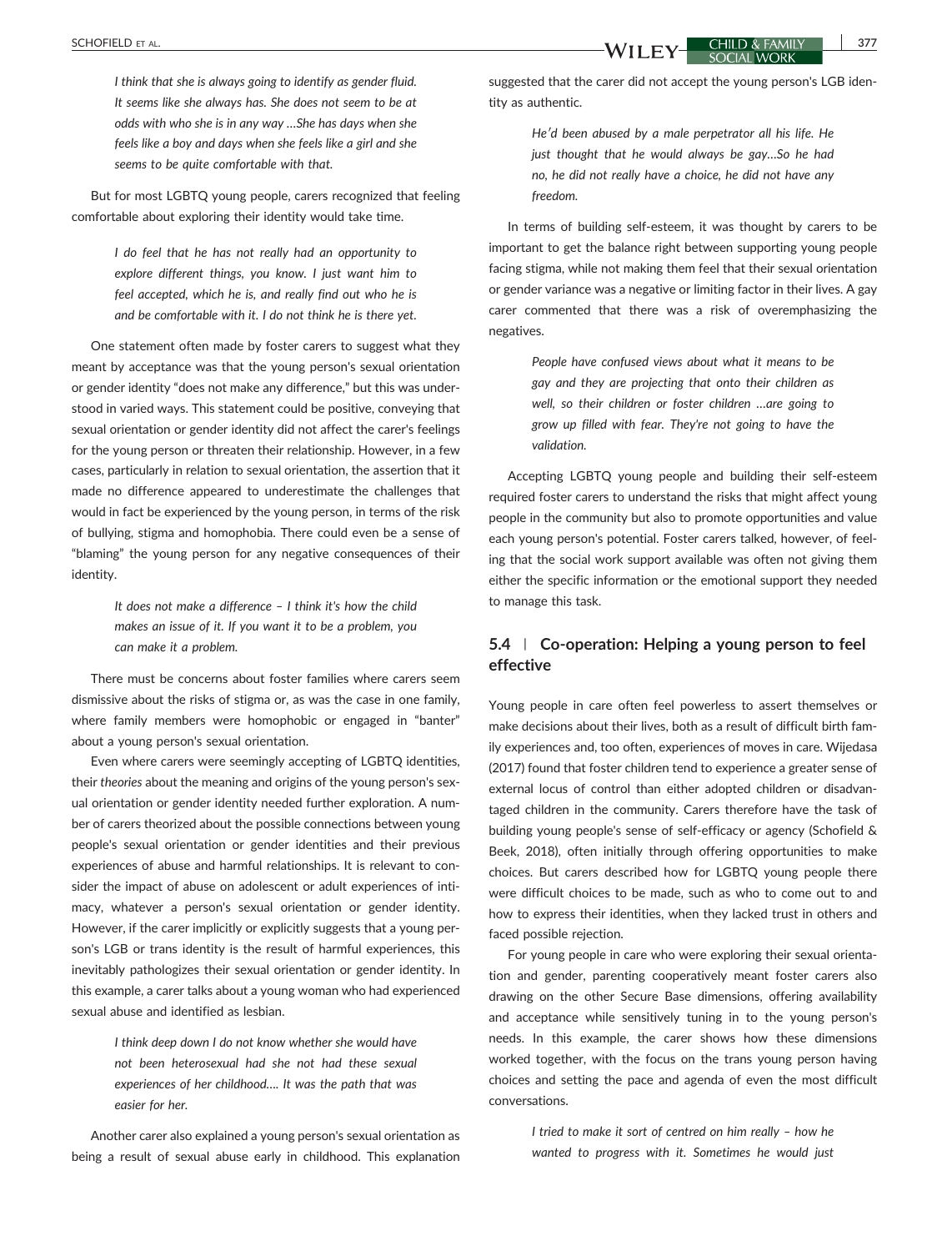*come into the kitchen and would slam things around and I would just stand and wait…to see if he would want to talk about it. A couple of times he walked in the door and just threw his arms around me and cuddled me and just told me life was completely unfair. Then we would sit somewhere private and he would talk about what had happened in the day, whether it was a problem to do with that or something to do with transgender.*

One of the important areas for helping LGBTQ young people to feel more effective was in managing discrimination, stigma and bullying. Carers reported particular dilemmas in supporting young people in care to feel confident in expressing their LGBTQ identities while simultaneously protecting them and helping them to protect themselves from bullying.

> *I think you have got to allow young people to express themselves and safely, but it is about keeping them safe… If he had the confidence …he would be more likely to get away with it, but because he is quite nervous with it, it worries me that he could be a victim quite easily.*

An important area for young people to develop agency was within the care system itself, in particular around confidentiality and information sharing in relation to their sexual orientation and gender identity at looked after children (LAC) statutory reviews.

> *I do not think it needs to be brought up at reviews … a LAC review could have like parents. It could have brothers. She might not want all her teachers to know her personal stuff. The LAC review is about your plan for the life ahead, but you know that's personal, your sexuality.*

There were situations where young people were at risk of harm from birth families if their sexual orientation was known, and with review minutes going to birth parents, carers needed to help young people to feel in control of information. For one young person who identified as gay and whose family was from a homophobic religious and cultural background, his sexual orientation could not be mentioned at statutory reviews and his LGBTQ youth group was referred to as a youth club.

> *He does not want his mother knowing nothing. There's a big code around who he is, you know his sexuality. …He′s in control of that.*

Carers talked of an absence of support from some social workers regarding making certain decisions, especially in relation to LGBTQ young people wishing to have sleepovers. As a result, young people's choices about their social lives could be curtailed. For example, in the absence of clear guidance from the local authority, some carers felt the need to be cautious about sleepovers.

> *Normally with a foster young person if they wanted a friend to stay, I would let them stay. But if the girl is lesbian I cannot let her friends stay.*

Other carers commented that this was another area where LGBTQ young people in care were disadvantaged. As one carer put it, if young people were not allowed sleepovers, "That then makes them different again."

Carers needed to manage a number of tensions when parenting cooperatively to build a young person's confidence and sense of agency. As with other foster care research (Beek & Schofield, 2004; Schofield & Beek, 2009), some carers tended to limit young people's options and opportunities with a view to protecting them. But the majority of carers expressed concerns about how to get these approaches right for each LGBTQ young person and would have liked more specific guidance from professional support networks.

## **5.5** | **Family membership: Helping a young person to belong**

Family membership contributes in important ways to providing a secure base for exploration for all young people. A supportive, accepting family has been argued to be an important protective factor in dealing with the stigma of an LGBTQ identity (Meyer, 2003; Ryan et al., 2010). For young people in care, offering a sense of belonging in a supportive, accepting foster family reduces anxiety and enables young people to feel confident to try new experiences and have the resilience to withstand pressures from the outside world (Schofield, Beek & Ward, 2012; Schofield & Beek, 2018; Biehal, 2014), a significant benefit for LGBTQ young people. However, a sense of identity and belonging as part of the foster family needs also to be understood in the context of the young person's simultaneous and often complex membership of the birth or adoptive family.

For most LGBTQ young people in this study, the extent to which they were seen by carers as being a member of their foster family was linked to acceptance of their LGBTQ identity. Foster carers commented on how this message of acceptance was linked to confirming a young person's place as a family member.

> *It does not change anything. We still look at him as one of our own.*

The meaning of family membership to carers and young people, as in other research (Schofield & Beek, 2009; Biehal, 2014), included both the quality of the commitment of foster carers to including the young person as part of the family *and* the young person having confidence that carers would be available for them while in care and, ideally, after they left care.

> *I've seen her grow with our nurturing…She says she belongs here. Her family, they are family but she calls this her family. She said if she went into the navy which she would like to do, she said the first place I'm going to come, I'm going to come straight here.*

One young person had officially left the placement at 18 and was away at college, but the foster family remained his secure base emotionally as well as a source of family membership.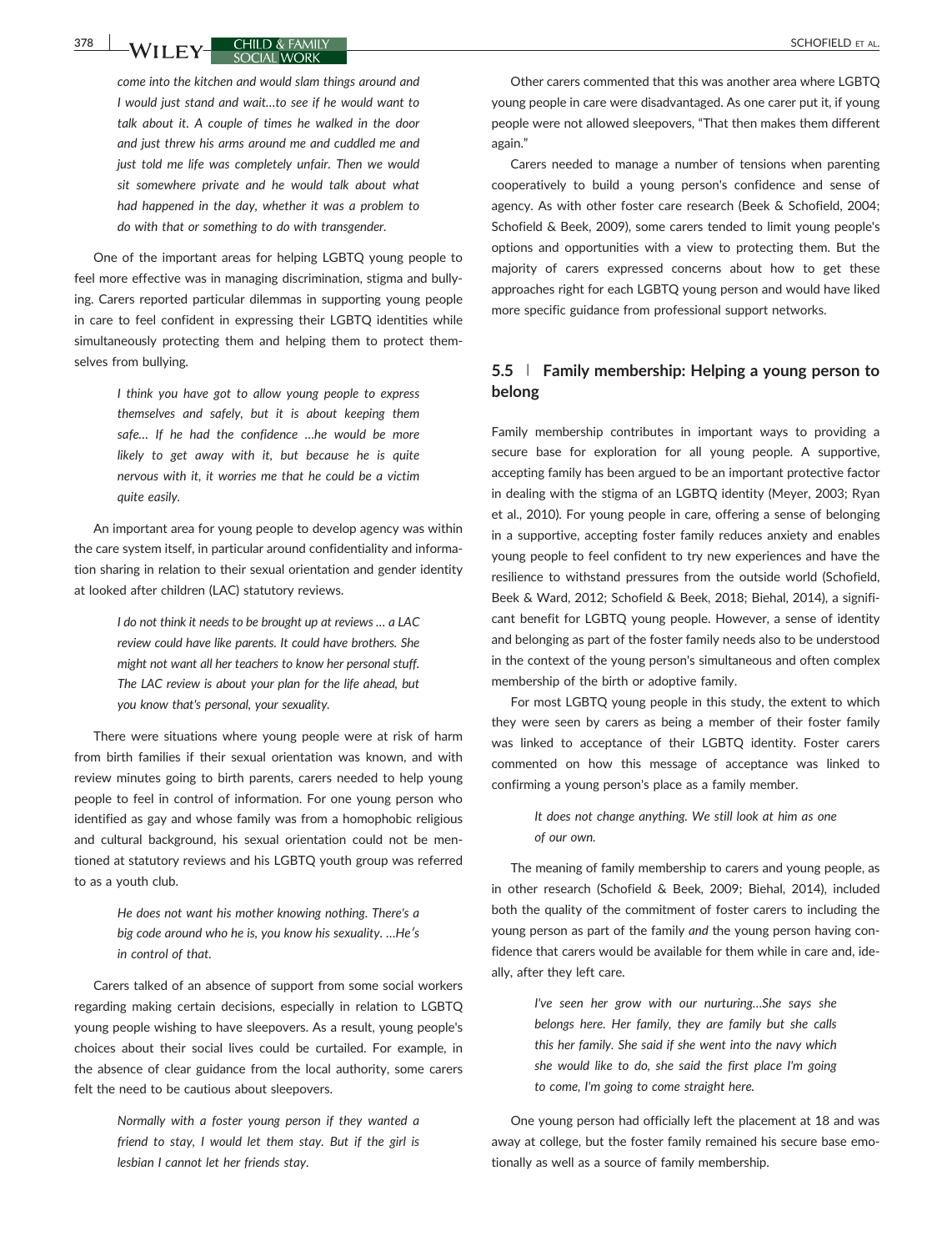*His sense of belonging is here…he still seeks our approval when he's doing something or you know if he's got problems… Be it at college or his personal life, he'll run it by me and (foster father). 'I'm coming home, aren't I, for Christmas?'*

Carers talked with pride of the way in which young people treated them as parents, and often recognized the additional element of security that accepting young people's LGBTQ identity contributed to a sense of family belonging.

> *He came home and brought me a box of chocolates and he said, 'I know you are not my mum, but you do play the part of my mum … so I'd like you to have these'. So I think he feels very safe here.*

The few LGB carers in the study valued what they could offer young people in terms of models of family life. In one case a gay young person who had been sexually exploited was said to have been challenged to think differently about gay relationships and possibilities.

> *He was able to see gay relationships and love and family in a positive way … At the same time this was a challenge for him because I suppose it threw what his idea of that was, which was very sexualised and dirty, if that's a word I can use, you know, like seedy … and this world is not like that, my life is not like that.*

Some LGBTQ young people were able to retain or build positive relationships with their birth families, and supporting this was seen as an important role for foster carers. One foster carer who had himself struggled to accept a young person in a long-term placement coming out as trans was then able to work with the birth family.

> *I think the aunt was very uncomfortable with it to start off with, but once she realised that I'd coped with it I think she accepted it a bit more…. We talk as if we are on the same side, you know.*

But carers also spoke of the challenges of supporting young people who held on to the hope of living with, or at least being accepted by, their birth family.

> *He′s got this fantasy … but when I say, 'Would you ever like to live back with your mum?' he said, 'Yes, I would love to, but she will not have me and she will never have me again.'*

For others, there were real grounds for fear in relation to the birth family.

> *He′s terrified. He said he'd love to tell her (his mother), but just daren't because she might send me back to Africa. …and he said, they'll kill me.*

As with all young people in care, the carer has a key role in helping LGBTQ young people to manage memories of harm or a sense of rejection from the birth or adoptive family, supporting contact with birth families where appropriate, while also promoting a sense of membership of the foster family. This task is challenging cognitively and emotionally. For some LGBTQ young people there was anxiety about whether any family would accept them as a member because of their sexual orientation or gender identity. Where foster carers had helped LGBTQ young people to feel fully accepted as family members, this gave them greater confidence in other areas of their lives.

# **6** | **DISCUSSION AND IMPLICATIONS FOR PRACTICE**

The analysis of foster carer interviews illustrated how carers were managing a range of caregiving tasks in meeting the needs of LGBTQ young people who had particular challenges with key areas such as self-esteem, and risked associated problematic behaviour and mental health difficulties (Grossman et al., 2011; Rivers & D'Augelli, 2001; Scourfield et al., 2008). For foster carers, this caregiving was in addition to but linked with providing the nurturing environment that all young people in care need to manage their difficult family histories.

Using the Secure Base model (Schofield & Beek, 2018) offered a framework that connected caregiving dimensions to developmental goals for LGBTQ young people and there were good examples in this study of foster carers being able to offer availability, sensitivity, acceptance, cooperation and family membership to LGBTQ young people in their care.

However, there was also evidence of foster carers struggling in some or all Secure Base dimensions in relation to meeting the needs of LGBTQ young people, whether because of their lack of knowledge, skills and support or because of ambivalence, discomfort or, in a few cases, homophobia or transphobia among foster family members. Although there were some positive descriptions of the support available from social workers, most carers felt alone with the question of how best to support LGBTQ young people. This lack of social work support also meant that negative attitudes and approaches could go unchallenged.

Where foster carers gave examples of their role as available and sensitive parents this was linked to acceptance of young people's LGBTQ identity (Ryan et al., 2010) and then reflected in accounts of young people's increasing trust and ability to "be themselves." The care often needed to be therapeutic (Wilson, Petrie, & Sinclair, 2003; Authors), because of the traumas and difficulties that many young people had experienced in terms of histories of rejection, sexual exploitation and, for trans young people, profound discomfort with their own bodies and ascribed gender. But carers also recognized their role in supporting young people's agency and capacity for resilience. They described needing to be active and knowledgeable advocates, for example, working with gender identity services or review processes, and for this role they needed to be part of the professional team and seek out advice and share information. Integrating parental and professional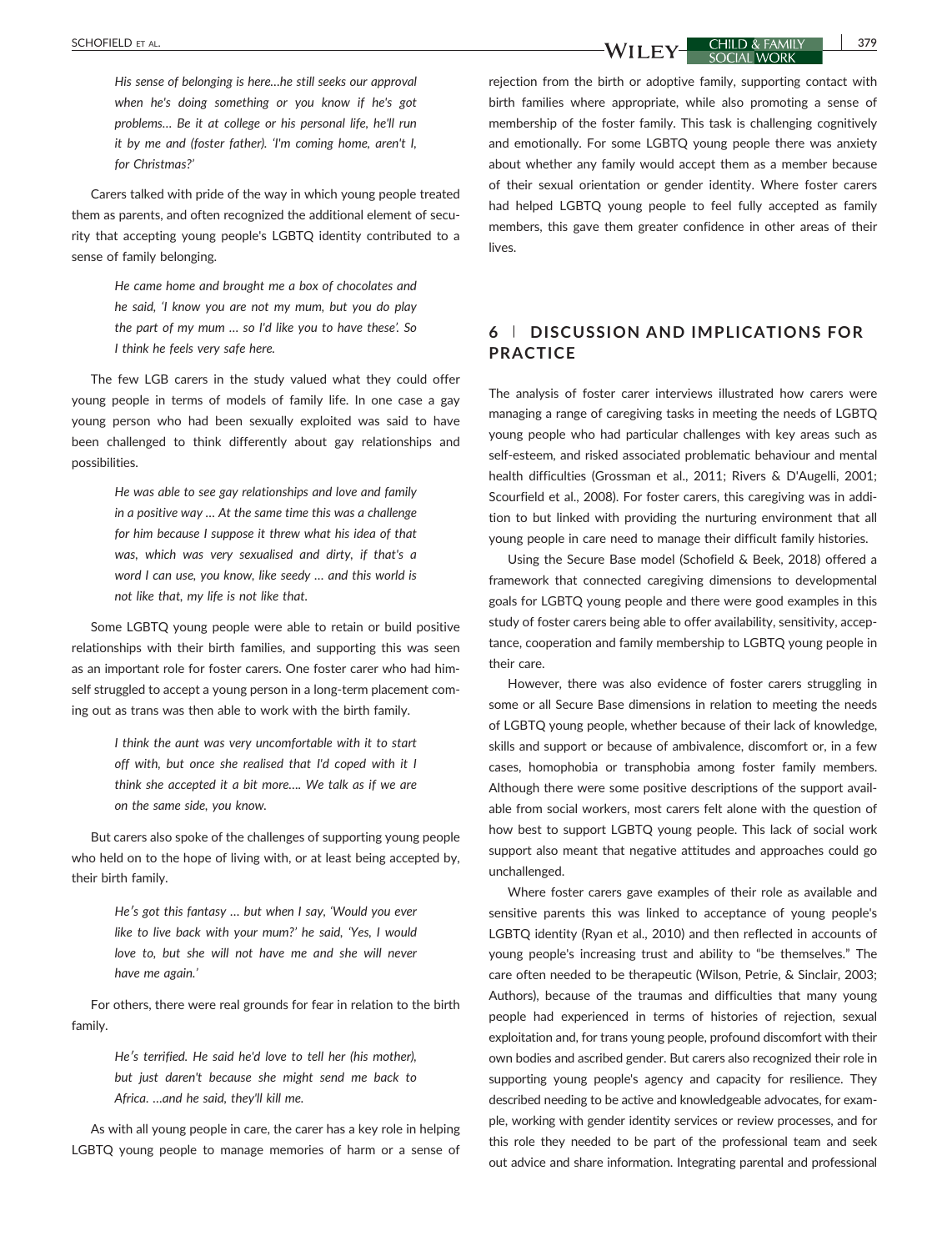roles (Schofield, Beek, Ward, & Biggart, 2013) seemed to have particular relevance for foster carers of LGBTQ young people.

There were some limitations of this study. In particular, the foster carer sample, although diverse in some respects, was self‐selecting and participants were perhaps more likely to have positive rather than negative views and experiences. It was also the case that for any particular group of carers. for example, LGB carers (*n* = 3), numbers were small. Similarly, numbers were small for carers who had experience of caring for particular groups of young people, for example, trans young people (*n* = 8).

However, a number of implications for practice emerged from these interviews and were supported by other data from the project, both from young people and from social workers (Cossar et al., 2017). First it was clear that at the initial assessment, training and preparation stage, it will be important for fostering agencies to explore prospective foster carers' values and attitudes in relation to LGBTQ issues. Whether or not they will be matched as carers with LGBTQ children and young people, or care for children and young people who come out as LGBTQ while in placement, all approved foster carers in all agencies need to show acceptance and valuing of diversity in relation to sexual orientation and gender variance, as they are required to do in relation to other forms of diversity. Postapproval training should also be available on the needs of LGBTQ young people and the role of foster carers. This training should communicate information and deliver skills training but also identify and challenge where necessary foster carers' attitudes and values. There are models from the United States for this training available (Mallon, 2018; Salazar et al., 2018), and this project will be contributing to developing resources for use in the United Kingdom.

Key also to ensuring high‐quality foster care will be the quality of the work of supervising social workers and children's social workers. Foster carers in this study felt that they needed social workers to offer better information, for example, in relation to LGBTQ support groups or gender identity services. But they also needed clearer policies and better support to manage the day‐to‐day decisions within the care system, whether regarding decisions over sleepovers or managing interprofessional meetings such as statutory reviews. Better training for social workers about the experiences and needs of LGBTQ young people and their carers is also essential (Mallon, 2017), in both qualifying and post‐qualifying programmes.

## **7** | **CONCLUSION**

The study has begun the process of exploring the role and caregiving experiences of foster carers for LGBTQ young people in England. The Secure Base model (Schofield & Beek, 2018) has offered a framework for thinking about young people's specific needs and the caregiving which can promote their well-being. Future policy, practice and research developments will be required to test out how lessons from this study, including young people's accounts of their experiences, and the wider research on services and outcomes (Erney & Weber,

2018; Robinson, 2018; Sullivan et al., 2001) can be translated into practice that improves outcomes for LGBTQ young people in care.

#### **ACKNOWLEDGEMENTS**

We wish to acknowledge the support of the Economic and Social Research Council who funded the study on which this paper is based. We also wish to thank the LGBTQ young people, foster carers and social workers who participated in the study, and the care experienced LGBTQ young researchers who advised on all aspects of the research.

#### **ORCID**

*Gillian Schofield* <https://orcid.org/0000-0003-2916-2022>

#### **REFERENCES**

- Ainsworth, M., Blehar, M., Waters, E., & Wall, S. (1978). *Patterns of attachment: A psychological study of the Strange Situation*. Hillsdale, NJ: Erlbaum.
- Beek, M., & Schofield, G. (2004). *Providing a secure base in long‐term foster care*. London: BAAF.
- Biehal, N. (2014). A sense of belonging: Meanings of family and home in long‐term foster care. *The British Journal of Social Work*, *44*(4), 955–997.<https://doi.org/10.1093/bjsw/bcs177>
- Bowlby, J. (1988). *A secure base: Clinical applications of attachment theory*. London: Routledge.
- Boyzatis, R. E. (1995). *Transforming qualitative information: Thematic analysis and code development*. Thousand Oaks, CA: Sage Publications.
- Clements, J., & Rosenwald, M. (2007). Foster parents' perspectives on LGB youth in the child welfare system. *Journal of Gay & Lesbian Social Services*, *19*(1), 57–69. [https://doi.org/10.1300/J041v19n01\\_04](https://doi.org/10.1300/J041v19n01_04)
- Cossar, J., Schofield, G., Belderson, P., Ward, E., Keenan, J., Larsson, B., Dodsworth, J., & Cocker, C. (2017). SpeakOut: A study of the experiences and identity development of lesbian, gay, bisexual, transgender and questioning young people in care ‐ and the support they receive. *Research Briefing*. Norwich: Centre for Research on Children and Families, University of East Anglia.
- Department for Education (2015). *The Children Act 1989 Guidance and Regulations Volume 2: Care planning, placement and case review*. London: Department for Education.
- Erney, R., & Weber, R. (2018). Not all children are straight and white: strategies for serving youth of color in out‐of‐home care who identify as LGBT. *Child Welfare*, *96*(2), 151–177.
- Forge, N., Hartinger‐Saunders, R., Wrights, E., & Ruel, E. (2018). Out of the system and onto the streets: LGBTQ‐identified youth experiencing homelessness with past child welfare system involvement. *Child Welfare*, *96*(2), 47–74.
- Fostering Network (2014). *The skills to foster*. London: The Fostering Network.
- Freundlich, M., & Avery, R. J. (2005). Gay and lesbian youth in foster care. *Journal of Gay and Lesbian Services*, *17*(4), 39–57.
- Grossman, A. H., D'Augelli, A. R., & Frank, J. A. (2011). Aspects of psychological resilience among transgender youth. *Journal of LGBT Youth*, *8*(2), 103–115.<https://doi.org/10.1080/19361653.2011.541347>
- Howe, D. (2011). *Attachment across the lifecourse: A brief introduction*. Basingstoke: Palgrave Macmillan.
- Lorthridge, J., Evans, M., Heaton, L., Stevens, A., & Phillips, L. (2018). Strengthening family connections and support for youth in foster care